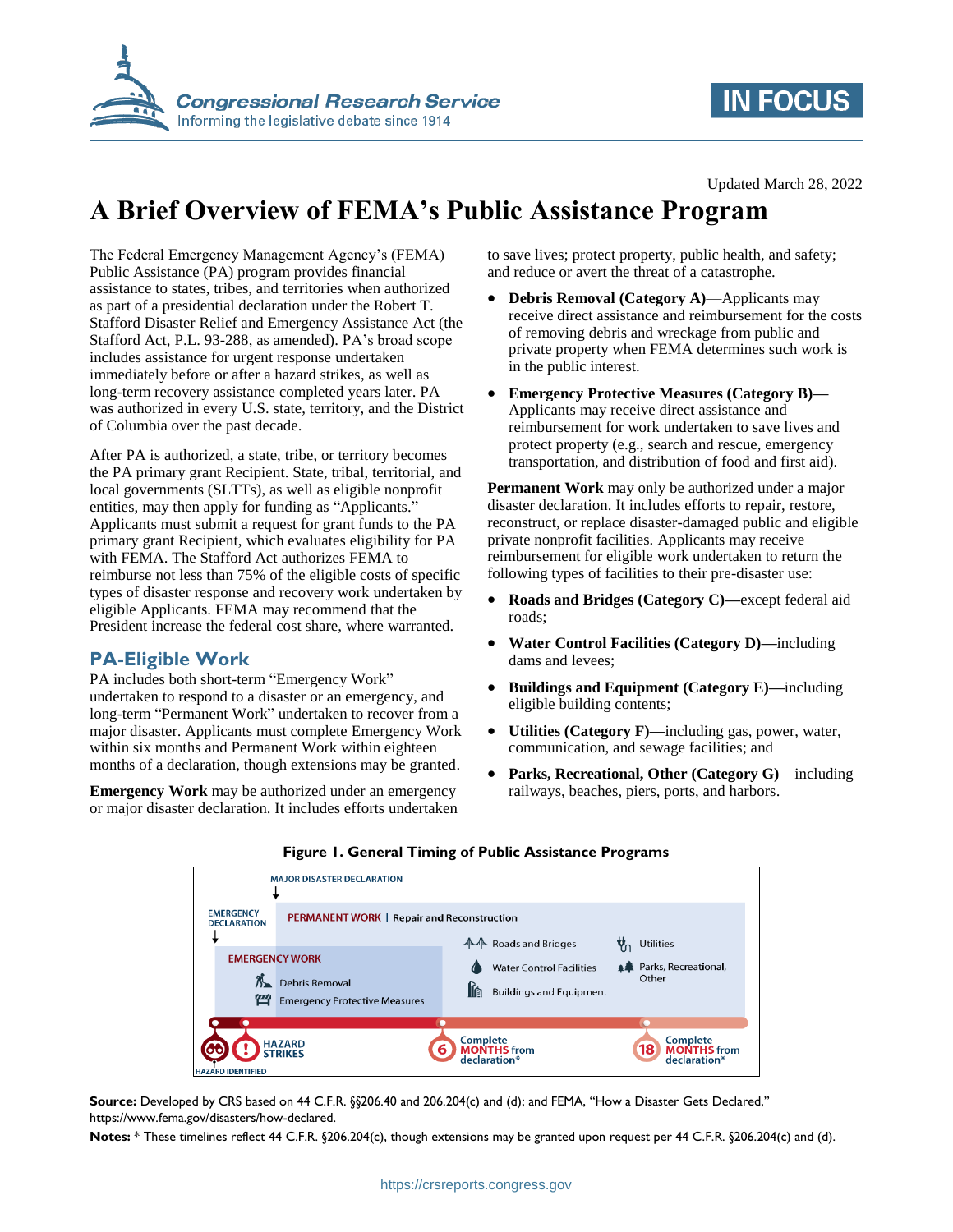#### **Requesting and Authorizing PA**

PA is intended to supplement the SLTT resources when an incident exceeds their ability to respond and recover. A governor or tribal chief executive may determine their resources are insufficient and request federal aid for specific jurisdictions. PA is only available after the President declares an emergency or major disaster or FEMA authorizes a Fire Management Assistant Grant (FMAG) under the Stafford Act. For emergencies and major disasters, FEMA evaluates the request and then may recommend that the President authorize PA, according to criteria summarized below (see **[Figure 2](#page-1-0)**).

**Emergency Declarations.** A governor of a state or territory or tribal chief executive may request an emergency declaration to authorize PA emergency work. Per 44 C.F.R. §206.35, to evaluate the request, FEMA considers if the severity and magnitude of the incident exceeds the capacity of state and local governments to respond, and thus requires federal supplemental assistance to save lives and protect property, public health and safety, or to lessen or avert the threat of a disaster. Governors and tribal chief executives must also describe the SLTT's response, available resources, and the federal assistance required.

**Major Disaster Declarations.** FEMA considers different factors to evaluate a request for a major disaster declaration and recommend a course of action to the President, per 44 C.F.R. §206.48(a). While no single factor is determinative, generally FEMA authorizes PA only if the estimated cost of assistance exceeds certain thresholds. The factors are

- 1. **Estimated Cost of the Assistance:** FEMA assesses the estimated cost of PA, generally using a Preliminary Damage Assessment (PDA) when considering whether to recommend that PA be authorized. In collaboration with federal and SLTT representatives, FEMA determines whether estimated costs of PA-eligible work across the jurisdiction exceed \$1 million total across a state or territory or \$250,000 across a tribe. Additionally, for states and territories, FEMA considers whether costs exceed annually adjusted percapita thresholds across the county and the state or territory in need. In FY2022, the per-capita threshold across a state or territory requesting PA is \$1.63, and across a county is \$4.10. In December 2020, FEMA proposed rulemaking to increase the Cost of Assistance thresholds, following a review of the factors pursuant to the Disaster Recovery Reform Act of 2018 (Division D of P.L. 115-254); FEMA has not issued a final rule.
- 2. **Localized Impacts:** FEMA may authorize PA in cases of severe, concentrated damages, even when the statewide per capita threshold is not met.
- 3. **Insurance Coverage in Force:** FEMA reduces the estimated cost of PA based on the actual or required insurance coverage for PA-eligible work.
- 4. **Hazard Mitigation:** FEMA considers how mitigation measures may have reduced the cumulative value of damages. To encourage community resilience efforts, FEMA may authorize PA even when estimated damages do not meet the per capita thresholds because of mitigation measures.
- 5. **Recent Multiple Disasters:** FEMA considers the effects of recent disasters within the disaster-affected jurisdiction to assess need. FEMA considers incidents that received presidential or gubernatorial declarations.
- 6. **Programs of Other Federal Assistance:** FEMA considers whether other federal assistance may be more appropriate.

When assessing tribal government requests, FEMA also evaluates factors including economic impacts, demographics, and unique conditions that affect tribal governments.

<span id="page-1-0"></span>



**Source:** Developed by CRS based on 44 C.F.R. §§206.31-206.48. **Notes:** Appeals must be submitted within 30 days of the date of FEMA's denial notice, per 44 C.F.R. §206.46(a) and (b). Requests for assistance for additional jurisdictions or categories of work must be submitted within 30 days of the end date of the incident or the date of the declaration, whichever is later, per 44 C.F.R. §206.40(d).

#### **CRS and FEMA Resources**

CRS Infographic IG10021, *How FEMA Public Assistance Works*, by Erica A. Lee.

CRS Report R46749, *FEMA's Public Assistance Program: A Primer and Considerations for Congress*, by Erica A. Lee.

FEMA, *Public Assistance Program and Policy Guide* (PAPPG), FP 104-009-2, Effective June 1, 2020.

**Erica A. Lee**, Analyst in Emergency Management and Disaster Recovery